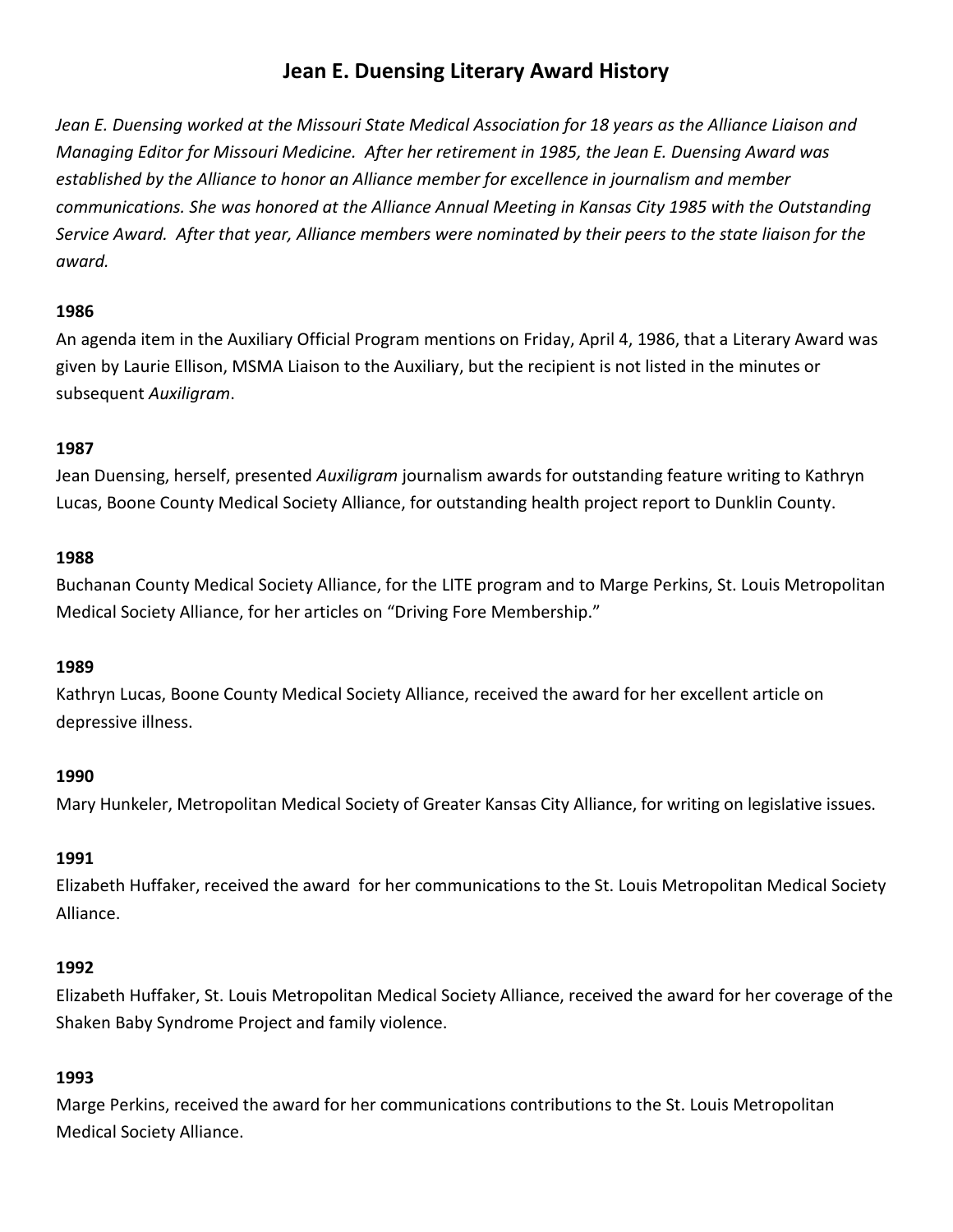Mary Ann Duff, Greene County/Barbie Lyons, received the award for the Greene County Medical Society Alliance Newsletter *The Spinal Column.*

# **1995**

Sunny McCown and Darlene Bonsanti, St. Louis Metropolitan Medical Society Alliance, received the award in acknowledgment in the development of a grant-financed brochure, "Dating Abuse."

# **1996**

(Tenth Annual) Nona Nan Chapman, Cape Girardeau County Area Medical Society Alliance, received the award in recognition for her creative newsletters for the MSMAA Board.

# **1997**

Kathie Hazuka, Metropolitan Medical Society of Greater Kansas City, received the award for her diligent and artistic work on the *Metropolitan Medical Society Alliance Newsletter*.

# **1998**

Joan H'Doubler, Greene County Medical Society Alliance, received the award for outstanding literary contributions.

# **1999**

Gillian Waltman, St. Louis Metropolitan Medical Society Alliance, received the award for service as co-editor of *St. Louis Medicine*.

# **2000**

Carol Jean DeFeo, Metropolitan Medical Society of Greater Kansas City Alliance, received the award in recognition for her assertive efforts in gathering and editing more than 500 cookbook recipes for the DeNovo Cookbook Project; for assisting in the production of the Alliance's 2000 Annual Convention Official Program; for her production of the Kansas City Alliance's newsletter; for her creative design use for programs, registrations forms, and other items for the Convention; and for assisting the MSMA staff liaison, Lizabeth Starnes, in her first year in this position.

# **2001**

Anne Turnbaugh, Cole County Medical Society Alliance, received the award in recognition of her contributions for the *Alliance Report* and *Windows Across Missouri*.

# **2002**

Cindy Gregston, Greene County Medical Society Alliance, received the award for her work on the newsletter and the directory.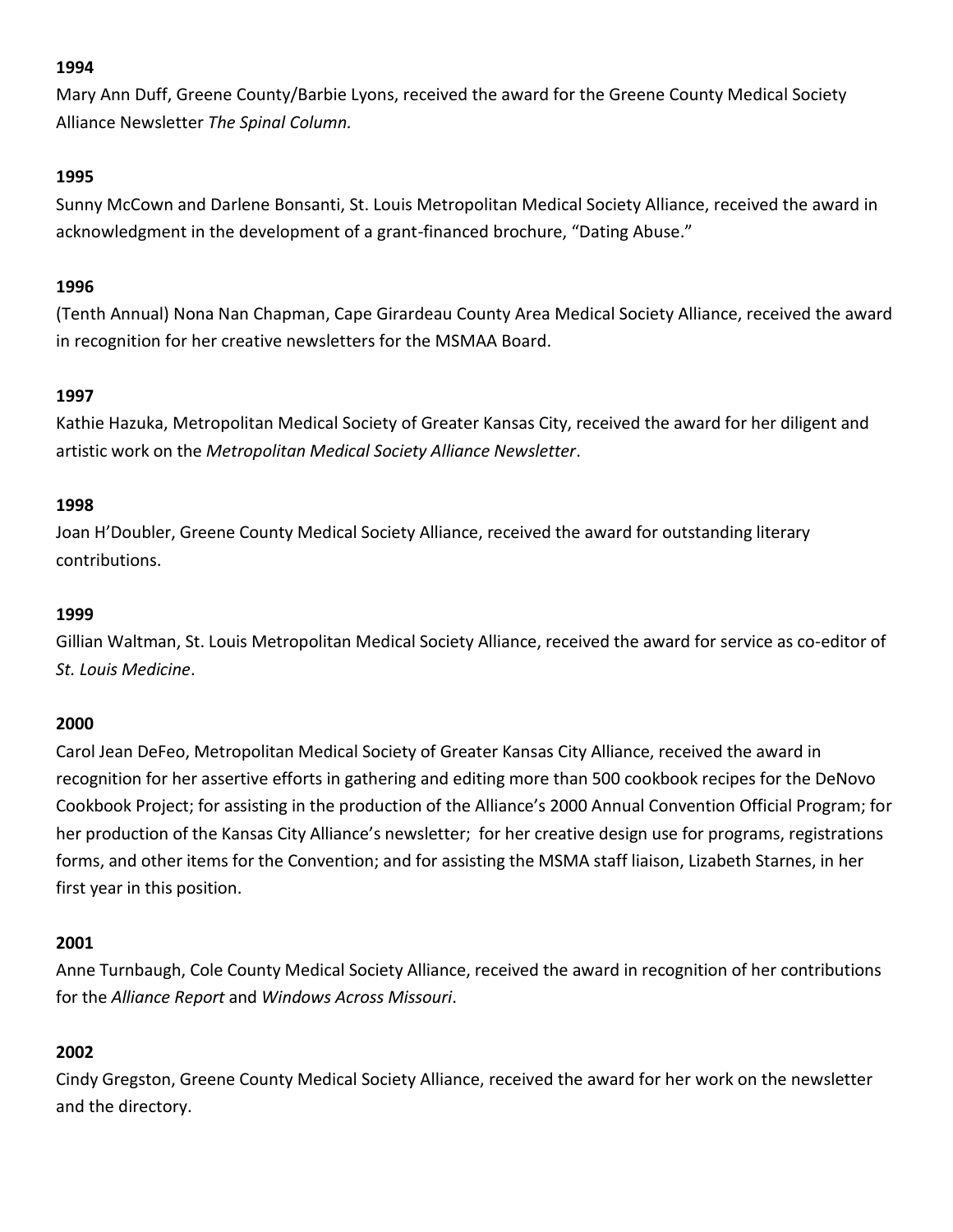Lea Morrison, received the award in recognition because she the editor and publisher of her Clay-Platte County Medical Society Alliance newsletter and directory. Her guidance has insured that the newsletter has been published in a consistent and timely manner.

# **2004**

Gillian Waltman, St. Louis Metropolitan Medical Society Alliance, is no stranger to writing and editing and staying on deadline. She is quick with her camera and quick with her pen. She received the award for her contributions to the *Alliance Report* and comprehensive coverage of the Fall Conference and Day at the Legislature.

# **2005**

Barbara Prasad, President of Cole County Medical Society Alliance, MU Journalism School graduate, like Mrs. Duensing, put her energy into her local Alliance, and not only created opportunities to serve the membership but to communicate to them through an exciting, sparkling newsletter. Through her communication efforts, the Alliance has increased its membership and raised awareness to local hospitals and other local organizations.

## **2006**

Jasper Newton Metropolitan Medical Alliance Co-Presidents Cindi Dugger and Tracy Wade, received the award for keeping their membership informed of upcoming events with professionally designed monthly newsletters. The newsletters are colorful and pleasing to the eye with excellent use of photographs and graphics.

## **2007**

Eileen Dyer, Buchanan County, received the award in recognition of her constancy and dedication to the Alliance's state archives, for their upkeep, for what they represent, and to a woman who finds them important.

## **2008**

Jessica DiBernardo, Clay-Platte County, received the award in recognition of her consistent communications with the newsletter and via email alerting the Alliance members of important events and news.

## **2009**

Debbie Schaaf, Buchanan County, received the award in recognition of her actions, her knowledge of the area - her hometown - the culture, and medical relationships, her service now as president and her usual thoughtful methodology with a large dash of originality in approaching this job as a tireless worker and communicating the value of the Alliance.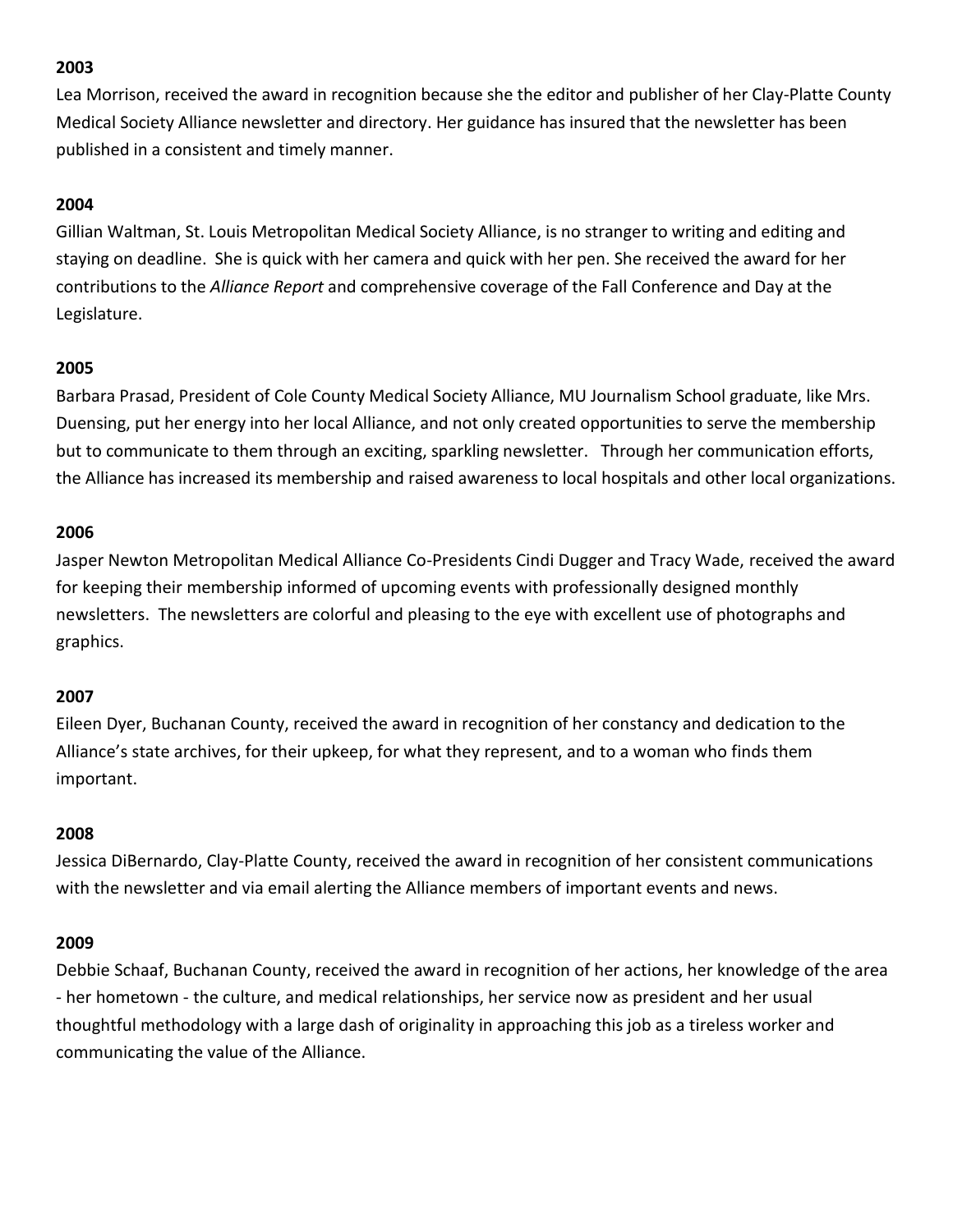Barbara Hover, Greene County, received the award for her work on the "Smoking Makes Me Ugly" DVD distribution project. The DVD has grown to a statewide and national project, teaching youth the dangers of tobacco use.

## **2011**

Judy Corry, Greene County, received the award for her work involving the recent major revision of the bylaws. Judy is an MSMA Alliance Past President and served as Chair of the Bylaws Committee for many years.

# **2012**

Cape Girardeau County Medical Society Alliance for their use of Facebook in their communication program.

# **2013**

Sue Ann Greco, St. Louis Metropolitan Medical Society Alliance, in honor of her communicating with her St. Louis Alliance about the area activities.

## **2014**

Claire Applewhite, St. Louis, for authoring the humorous mystery plot "Thunderbolt" for the Foundation Fundraiser Dinner and Auction.

## **2015**

Boone County Alliance for using a variety of digital media to promote their Alliance.

## **2016**

Jana Wolfe, Greene, for her support of using social media in the communications aspect of Alliance news and programming.

## **2017**

Kelly O'Leary, St. Louis, for her willingness to speak out at various Alliance, physician and community meetings in the past year on opioid abuse and misuse after the untimely and tragic loss of her son.

## **2018**

Sue Ann Greco, St. Louis, for communication with the St. Louis Metropolitan Medical Society Alliance.

## **2019**

Sana Saleh, Kansas City, for producing an informative and interesting monthly newsletter for her county members.

## **2020**

Allene Wright, St. Joseph, for keeping the records of the MSMA Alliance finance and budget/treasury.